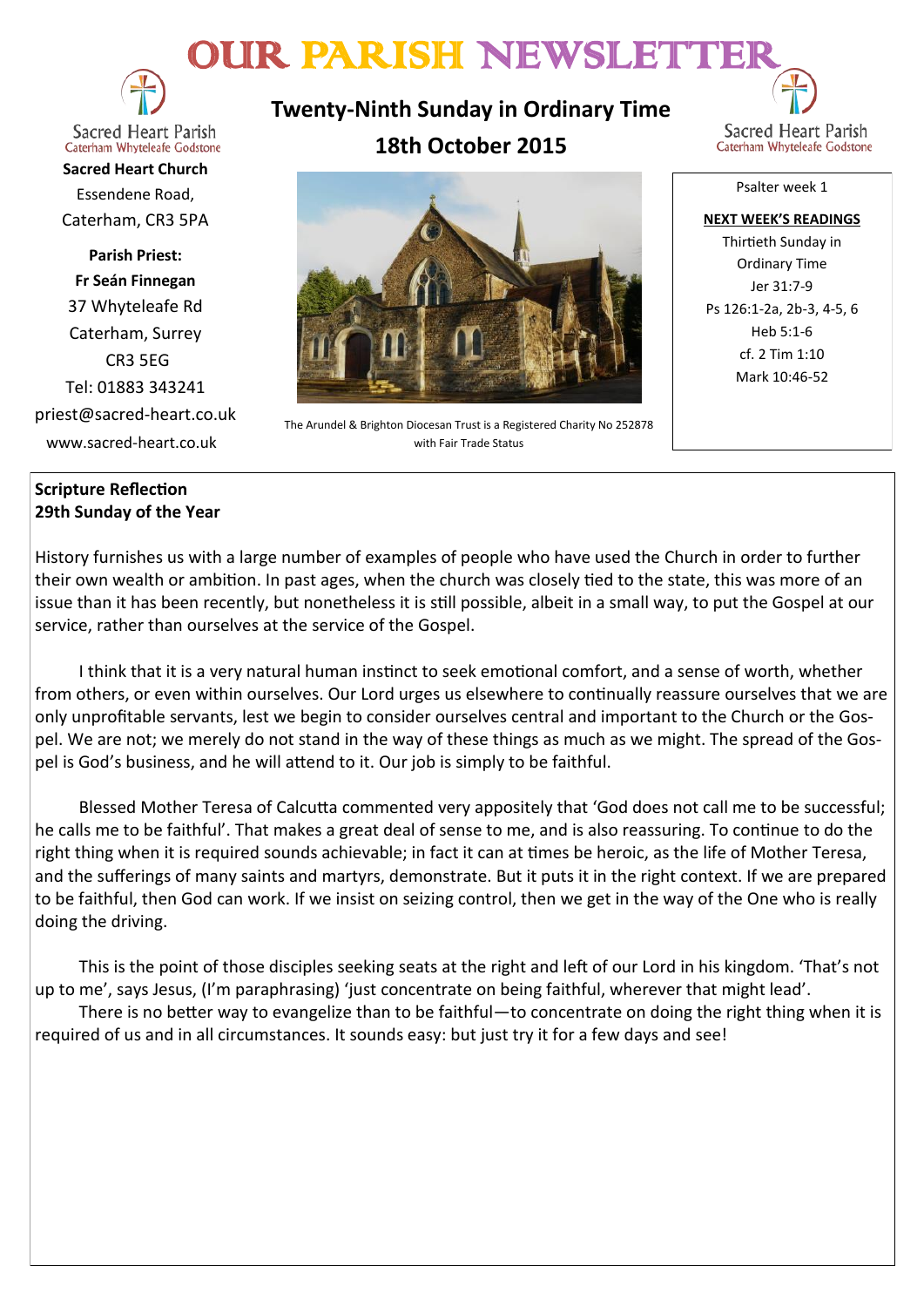**The Intriguing Ancestry of Rev. Francis J. R. Roe. First Parish Priest of The Sacred Heart Caterham. WHO DO YOU THINK HE WAS? WHY IS THE TERCENTARY OF THE BIRTH OF HIS GREAT GREAT GRANDFATHER BEING CELEBRATED IN CHESHIRE? WHAT PROFESSION LINKS SO MANY MEMBERS OF BOTH SIDES OF HIS FAMILY? WHERE DOES JANE AUSTEN ENTER THE PICTURE? ALL TO BE REVEALED IN A TALK BY ANN LARDEUR ON FRIDAY EVENING 23th OCTOBER AT 7.45 PM IN THE SACRED HEART CHURCH**



*Pontifical Mass for Feast of St Philip Howard:* Bishop Richard will celebrate Pontifical Mass for the Feast of St Philip Howard, Co-Patron of the Diocese on Sunday 18th October at 3pm. For more information contact Arundel Cathedral.

*Reflection Day for Year of Mercy - 'Christ looks at us with Mercy and calls us to Discipleship':* Saturday 14 November from 10am-4pm at St Theresa's School, Effingham, Surrey RH5 6ST. Tickets £10. To book contact David Wills on 01293 651157 or email [david.wills@dabnet.org.](mailto:david.wills@dabnet.org?subject=Jeff%20Cavins%20Day%2014%20November)

Room at the inn? Charity HOST is seeking friendly people who could volunteer to offer an invitation to adult international students for a day, weekend, or four days at Christmas. Learn about other cultures, welcome a guest far from home, and make the world a little friendlier! To be put in touch with your local organiser, visit [www.hostuk.org](http://www.hostuk.org) or call 020 7739 6292.

The Parish of the Nativity will be offering a group for bereaved people to enable them to talk about their loss and how it is affecting them.

The sessions will be facilitated by members of the Bereavement Team but areas of discussion will be put forward by members of the group.

This group will run on the second Tuesday of every month commencing on 10th November.

We will meet after 10am Mass, 10.30am - 12.00pm in the meeting room at St. Joseph's. For further information please contact Maureen on 07759 795319 or Nicki on 07753 661791

## *PRAYER MEETINGS AT ST. BEDE'S ECUMENICAL SCHOOL, Carlton Road REDHILL RH1 2LQ*

*We are starting a half termly series of prayer walks and prayer times for parents, teachers and friends of the school community. The focus for this year will be to pray through biblical themes as they relate to our work and lives here at Saint Bede's.*

*We would love to invite anyone with a heart for prayer for our community here at Saint Bede's and a passion for developing the Christian Ethos to join us from 18:00 to 19:00 in the chapel on the following dates: Tue 20/10, Tue 15/12, Mon 8/2, Tue 22/3, Tue 24/5, and Tue 19/7. Refreshments available from 17.30. For more information please email [jk@saintbedes.net](mailto:jk@saintbedes.net)*

#### **Double C Club**

Well done to the winners of the October draw of the Double C Club

£70 Kathleen Logue

£50 Marcia Glaister

£30 Richard Williams

We have membership available, if anyone would like to join for only £2.00 per month or £24.00 per year please contact me Sue 01883 346399. I will be pleased to discuss the details

Our archives are remarkably bare! It would seem that somebody at some stage has cleared out most of the historical information for our parish: all that remains are some photographs, all dating from after the Second Vatican Council. You won't be surprised that I would like to start repairing this, though I fear that much stuff is irrecoverably lost. I gather that there used to be a parish magazine called *The Sacred Heart Review.* Does anyone have any copies of this? I will happily return stuff, once we have had a chance to copy it.

Fortunately, I do have copies of both editions of Fr Richard Stewart's history of the parish, by kindness of some parishioners, and hope to post the later version up on our website some time.

World Youth Day: The next World Youth Day will be celebrated in Krakow, in July 2016. Young people 15-30 can go in a group; 18-30 as individuals. The cost will be £450, all-inclusive. Would there be interest among our young people to making up a group? Please let the office know. You can find out more on [www.WYD.org.uk](http://www.WYD.org.uk)

On a similar theme, our parish seems not to have a tradition (recently anyway) of getting involved in the annual diocesan pilgrimage to Lourdes. Would there be interest for this coming year? The A&B pilgrimage is generally acknowledged to be one of the best available; there are places for able pilgrims as well as the sick. There are places for those who want to work with the sick (one of the best ways to make the pilgrimage), doctors and nurses (of whom we have plenty in our parish) being particularly welcome. There is a children's group, to enable parents to participate without having to constantly manage their childcare. There is a particular role for the 16-18 age group, the 'redshirts', for which there is fierce competition for places. The cost tends to be in the £600-700 range, but there is plenty of time now to start raising money. Sick people and the young should not let cost be a reason not to go: the parish will help if necessary.

**School forms** - Fr Seán will sign school forms after all Sunday Masses. Please bring the appropriate documentation with

you.



### **Baptisms**

Elliott Rennie will be Baptised. Please keep him in your prayers.

**Offertory Collection** Sincere thanks for your generosity last weekend: Offertory: £938.49 (Gift Aid £409.96)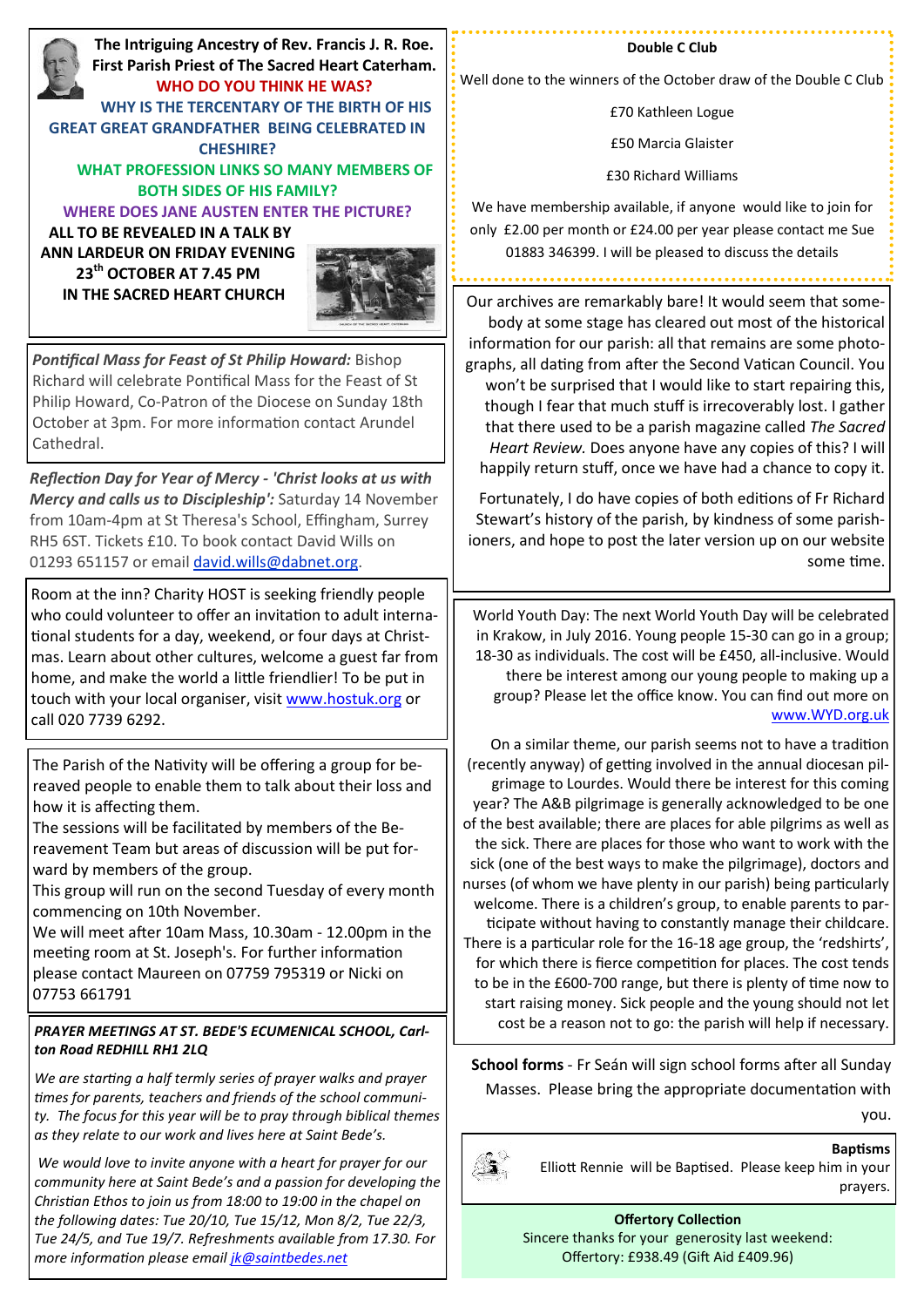# **WHAT'S ON IN THE PARISH THIS WEEK**

| Sun $18$ th: | Children's liturgy at 9am & 10:45am    |  |
|--------------|----------------------------------------|--|
|              | Masses                                 |  |
|              | Tea & Coffee after 10:45am Mass        |  |
|              | 3:45pm First Holy Communion Session 1A |  |
| Mon:         | Tea & Coffee after Mass (Old Hall)     |  |
| Tues:        | 9:15am to 11:15am Toddler Group.       |  |
| Wed:         | 8pm Journey of Faith (Old Sacristy)    |  |
| Fri:         | 7:30pm to 11pm Parish club open        |  |
| Sat:         | 3:45pm First Holy Communion Session 1B |  |
| Sun 25th:    | NO Children's liturgy                  |  |
|              | Tea & Coffee after 10:45am Mass        |  |

#### **Second Collections**

Today there will be a second collection for MISSIO. This collection is not eligible for Parish Gift Aid. MISSIO have provided their own Gift Aid envelopes for you to use.

Extraordinary Ministers of Holy Communion: a date for your diaries. There will be an afternoon of reflection at Woldingham School on Saturday 14th November, beginning at 2.30 and ending with Mass, hopefully to end at 6.30pm or so. Communion ministers from throughout the deanery are warmly encouraged to attend.

Parish Club Staff meeting for all club employees and volunteers on Friday 23rd October 2015. Please let Karen know if you can't make it.

*We warmly invite you to the Third Chilworth Abbey Study Day* at *St Augustine's Abbey, Sample Oak Lane, Chilworth, GU4 8QR,* on *Saturday, 24th of October, from 9 a.m. to 4.30 p.m.* Fr John Seddon OSB will be speaking on *Evangelisation The day will include Holy Mass at 9.00 am, inspiring talks linked with the recent National Conference on Evangelisation: 'Proclaim 15', Adoration of the Blessed Sacrament and and the Ministry of Reconciliation and Healing. Please bring a packed lunch. Web Site [chilworth](http://chilworthbenedictines.com)[benedictines.com](http://chilworthbenedictines.com)* for more information.

### **Caterham and District Churches Together**

*Peter Hall from Croydon Refugee Day Centre is visiting us to raise*  our awareness of the present crisis Thursday October 22<sup>nd</sup> 7.30pm Whyteleafe Free Church Hall All welcome

As we prepare for the launch of the Extraordinary Justice Year of Mercy announced by Pope Francis – "Be merciful even as your Father is merciful" (Luke 3:36) Woldingham School would like to invite parents and local parishes to join with our community for a key note address given by Margaret and Barry Mizen on **Tuesday 3rd November in the Auditorium at 7:00pm.** Refreshments will be served from 6:30pm.

Margaret and Barry's son, Jimmy Mizen, was murdered in an unprovoked attack, the day after his  $16<sup>th</sup>$  birthday in 2008. Since his death they have worked tirelessly for peace, championing a message of forgiveness which can change lives, the importance of family and the need to stay strong in the faith.

Please come along to Woldingham to hear a thoughtful and inspiring presentation.



**Your Prayers are requested for the following persons who are ill or housebound:**

Pat Knight; Kathleen & John Saunders; Helen Keogh; Daisy Hill; Christopher Browne; Kit Monk; Krista Thompson; Jane Hill; Rosemary Whale; Pam Weaver; Jimmy Mullen; Bernie Horrocks; Margaret Robertson; Heather Tordimah; Jenny Rowen; Elizabeth Daley; Eileen, Mel & Rose Lattimore; Bryan Smith; Rose Knight; Oliver Farrell; Seeta Pillay; Christopher Miles; Pat McCoy; John Dunlop, Elise O'Connor, Malcolm Bowen, John Gilford, Chris Norman, Bridget Crook, Baby Tabitha Harrison, Christine Vernon, Peggy Sisman, Maureen Kelly, Sheila French, Val Williams, Alex Joseph-Gabriel, Mary Wallace, Maria Saunders & Don Hancock .

With 'All Saints' Day' (All Hallows'Day) and Hallow ee'n coming up, what does it mean to live in the 'Communion of Saints' and an Apostolic church?

**Join us** for an elucidation of these and more – and of the readings for next Sunday

> **All welcome! 8.00p.m. Wednesday 21st October, in the Old Sacristy** (next to the Old Hall)

### **FIRST HOLY COMMUNION 2015 /2016**



Registration has now closed for 2016. Please remember that all candidates need to collect a badge from a catechist **before** Mass and **return** it after Mass.

If you haven't already signed up for your sessions please email [fhc.sacredheart@gmail.com](mailto:fhc.sacredheart@gmail.com) with your preferred dates.

# **DATES FOR YOUR DIARY**

Sunday 18th October 2015, 3:45pm - Parent & Child Session 1A. Saturday 24th October 2015, 3:45pm - Parent & Child session 1B. Saturday 7th November 2015, 3:45pm - Parent & Child session 2A. **Sunday 8th November 2015, 10:45am -Enrolment Mass** Sunday 8th November 2015, 3:45pm - Parent & Child session 2B. Saturday 21st November 2015, 3:45pm - Parent & Child session 3A. Sunday 22nd November 2015, 3:45pm - Parent & Child session 3B-this **session is now FULL.**

**Saturday 28th November, 4pm -First Reconciliation (all children)**

If you have any questions, please contact Anne Marie Young via email on [fhc.sacredheart@gmail.com](mailto:fhc.sacredheart@gmail.com).

On Friday 30th October, in the Centenary Hall, there will be a parish meeting primarily to consider embarking on the restoration of the historic paintings in the sanctuary. The architect Deirdre Waddington will make a presentation of the proposed work and there will be an opportunity to discuss and agree whether or not to proceed. All welcome.



John Fisher School Vacancies - please see the Parish noticeboard for details.